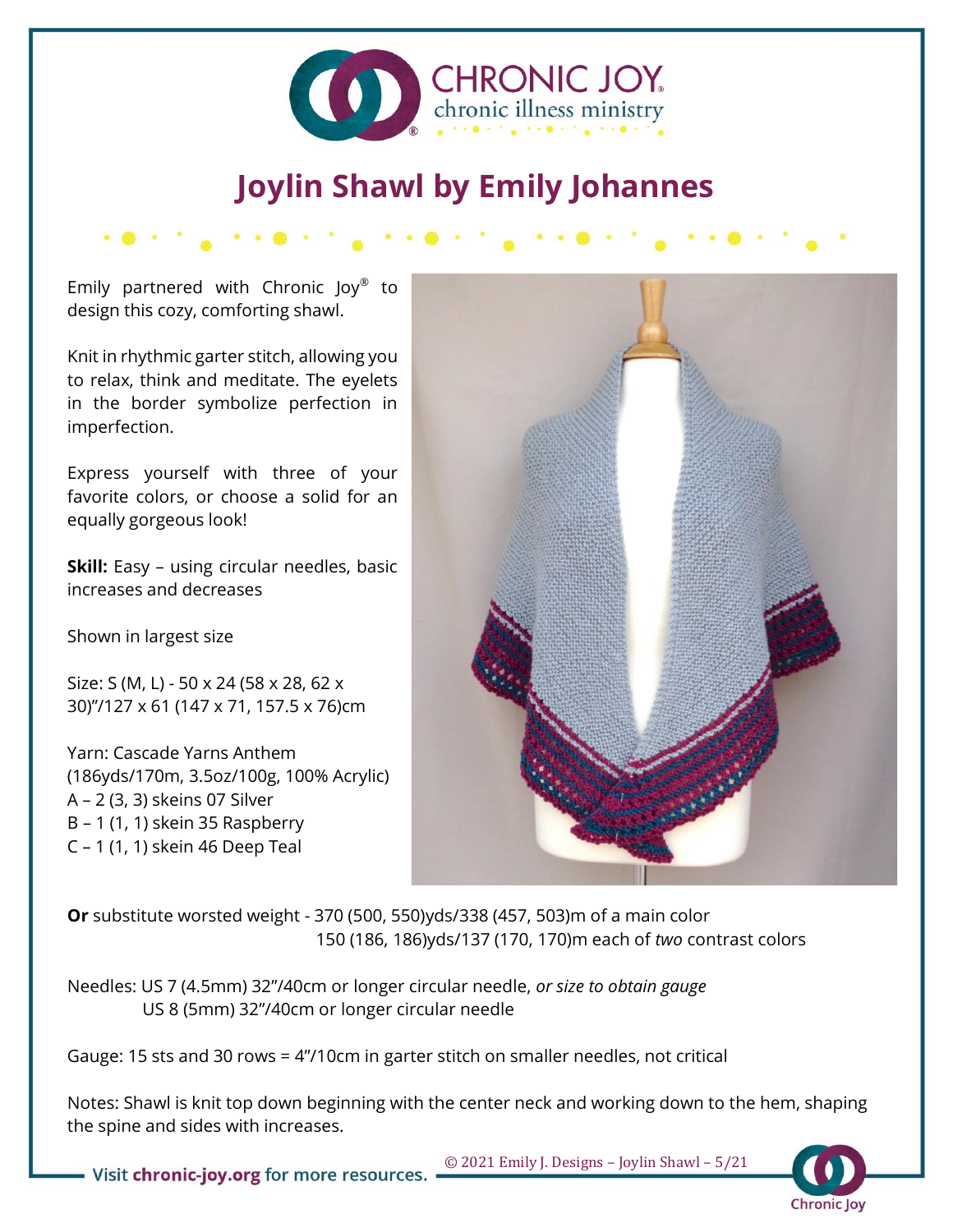### **Abbreviations:**

K – knit Kf&b – k into the front and back of 1 st

K2tog – k 2 sts together as 1 M - marker RS – right side Slm – slip marker

St(s) – stitch(es) WS – wrong side Yo – yarn over \*\* – repeat between stars

Chronic Joy

### **Set Up**

Using smaller needles and color A, cast on 1 st 1. kf&b – 2 sts 2. kf&b twice – 4 sts 3. kf&b 3 times, k1 – 7 sts 4. kf&b 6 times, k1 – 13 sts 5. kf&b 12 times, k1 – 25 sts 6. k13, place marker, k12

The marker placed designates the center spine of shawl. On a RS row, there is 1 more st to the left of the marker than the right, this is the center st and is sided by an increase on each side.

#### **Body**

1. (RS) k1, kf&b, k to 1 st before m, kf&b, slm, k1, kf&b, k to last 2 sts, kf&b, k1 – 4 sts increased 2. (WS) k across, slipping m

Repeat rows 1-2 until there are 104 (124, 134) sts before m, 105 (125, 135) sts after m – 209 (249, 269) sts total

#### **Border**

Note: do not cut yarns until advised. Carry all colors up the side wrapping the opposite color to lock any edge loops as needed. See photos below.

Tie on color B and use for next 2 rows;

**– Visit chronic-joy.org for more resources.**  $\frac{\circledcirc 2021 \text{ Emily J. Designs } - \text{Joylin Shawl } - 5/21}$ 1. (RS) k1, kf&b, \*yo, k2tog\* to 2 sts before m, k1, kf&b, slm, k1, kf&b, k1, \*yo, k2tog\* to last 2 sts, kf&b, k1 – 4 sts increased 2. (WS) k across Leave B attached, use A. Change to larger circular needles. 3. k1, kf&b, k to 1 st before m, kf&b, slm, k1, kf&b, k to last 2 sts, kf&b, k1 – 4 sts increased 4. k across End of color A 5-6. repeat rows 1-2 in B Attach color C 7-8. repeat rows 3-4 in C 9-10. repeat rows 1-2 in B 11-12. repeat rows 3-4 in C 13-14. repeat rows 3-4 in B 15. B. k1, kf&b, k1, \*yo, k2tog\* to 1 st before m, kf&b, slm, k1, kf&b, \*yo, k2tog\* to last 3 sts, k1, kf&b, k1 – 4 sts increased